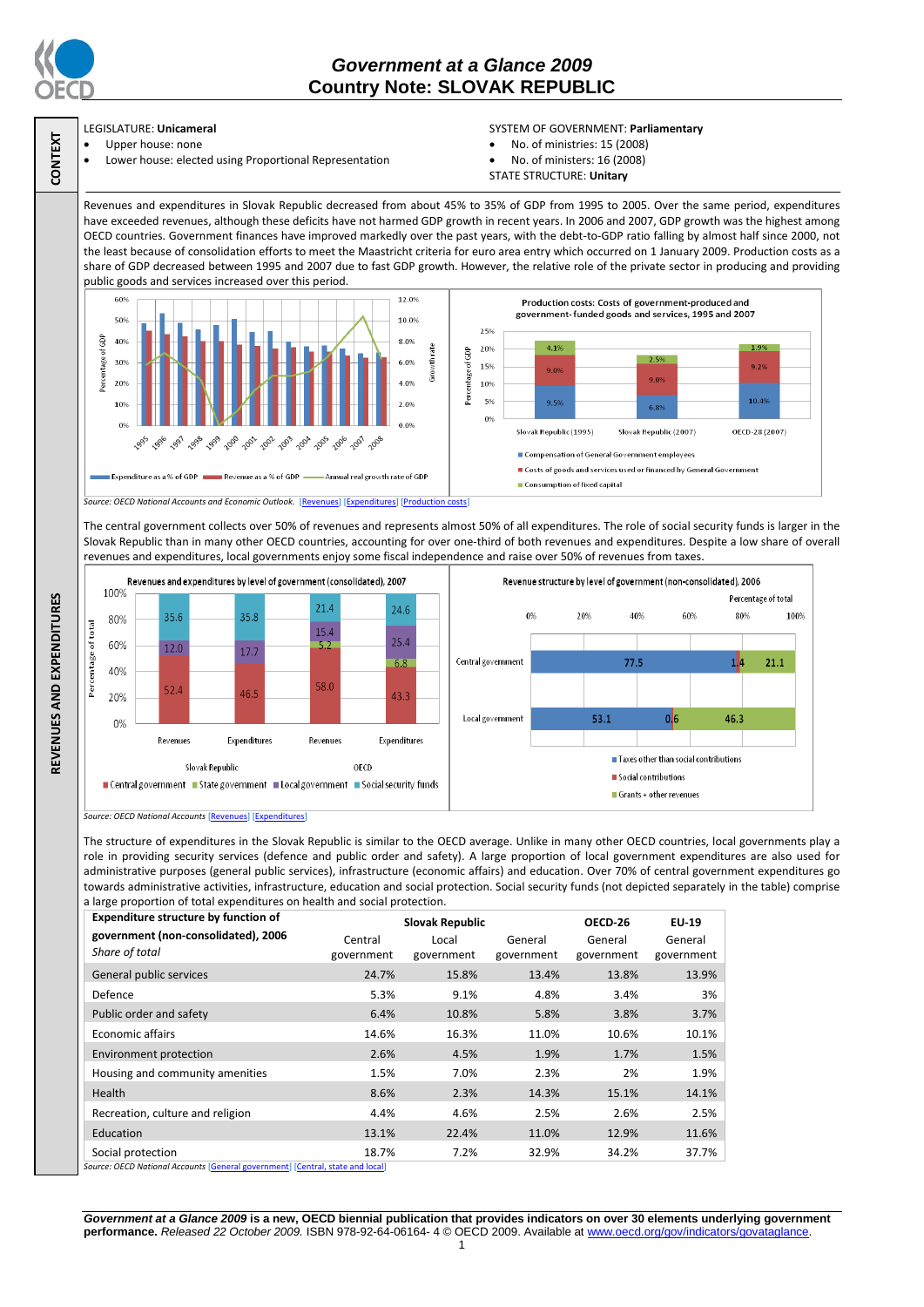



The Slovak government employs less than 10% of the total labour force, well below the OECD average. However, government employment increased between 1995 and 2005, as the number of civil servants increased by 14 percent.

*Source: ILO Laboursta Database and OECD Labour Force Survey* iployment] [\[Distribution by level\]](http://dx.doi.org/10.1787/723627140760)

The central government has been moving to a more open system of recruitment, and since 2006, all jobs are open to external competition. In their incentive system, they do not utilize any form of performance-related pay. The Slovak central government is characterised by a cadre of senior civil servants that are managed separately, although these management practices only differ slightly from those for other staff.

*Source: OECD Strategic HRM Survey*  [\[Delegation\]](http://dx.doi.org/10.1787/723663744332) [\[Recruitment\]](http://dx.doi.org/10.1787/723668744361) [Performance]

The Slovak Republic stands out as having taken steps to incorporate a medium-term perspective in its budget process. It includes expenditure estimates for each ministry forecasted over the next three years, as well as expenditure targets/ceilings. While performance information is not presented to the legislature, individual ministries publish their performance against targets and this information is used by the executive when developing its budget. The executive has more flexibility than other countries to reallocate budgeted funds, although ministries must often obtain approval before taking such actions.

*Source: OECD International Budget Practices and Procedures Database.* [\[Medium-term\]](http://dx.doi.org/10.1787/723856770865) [\[Performance budgeting\]](http://dx.doi.org/10.1787/723863437686) [\[Executive flexibility\]](http://dx.doi.org/10.1787/723876713213) OECD Journal on Budgeting[: www.oecd.org/gov/budget/journal](http://www.oecd.org/gov/budget/journal)

The Slovak Republic lags behind other OECD countries in terms of e-government readiness, largely due to a relatively low level of broadband penetration. While the Slovak Republic operates a sophisticated, user-friendly national portal, it offers comparatively fewer services on line compared to other European OECD members. However, a significant amount of businesses do access the services that are available on line, and citizen uptake is comparable to other OECD countries.

*Source: United Nations E-Government Readiness Knowledge Base, Eurostat.* [\[Readiness\]](http://dx.doi.org/10.1787/724248078408) [\[Uptake\]](http://dx.doi.org/10.1787/724264662272)

 $[OFCD F-Gc]$ 

The Slovak Republic stands out as systematically requiring decision makers across both the legislative and executive branchse to disclose a significant amount of information about their private interests, and makes this information available to the public. While gifts are not disclosed separately, the value of gifts must be taken into account when disclosing total assets greater than EUR 10 300. Slovak Republic passed a specific conflict-of-interest Bill that incorporated many of the OECD recommendations regarding public ethics, and restrictions for civil servants were strengthened from January 2004. *Source: OECD Survey on Integrity*

[\[Disclosures\]](http://dx.doi.org/10.1787/724123642681)

*Government at a Glance 2009* **is a new, OECD biennial publication that provides indicators on over 30 elements underlying government performance.** *Released 22 October 2009.* ISBN 978-92-64-06164- 4 © OECD 2009. Available at www.oecd.org/gov/indicators/govataglance.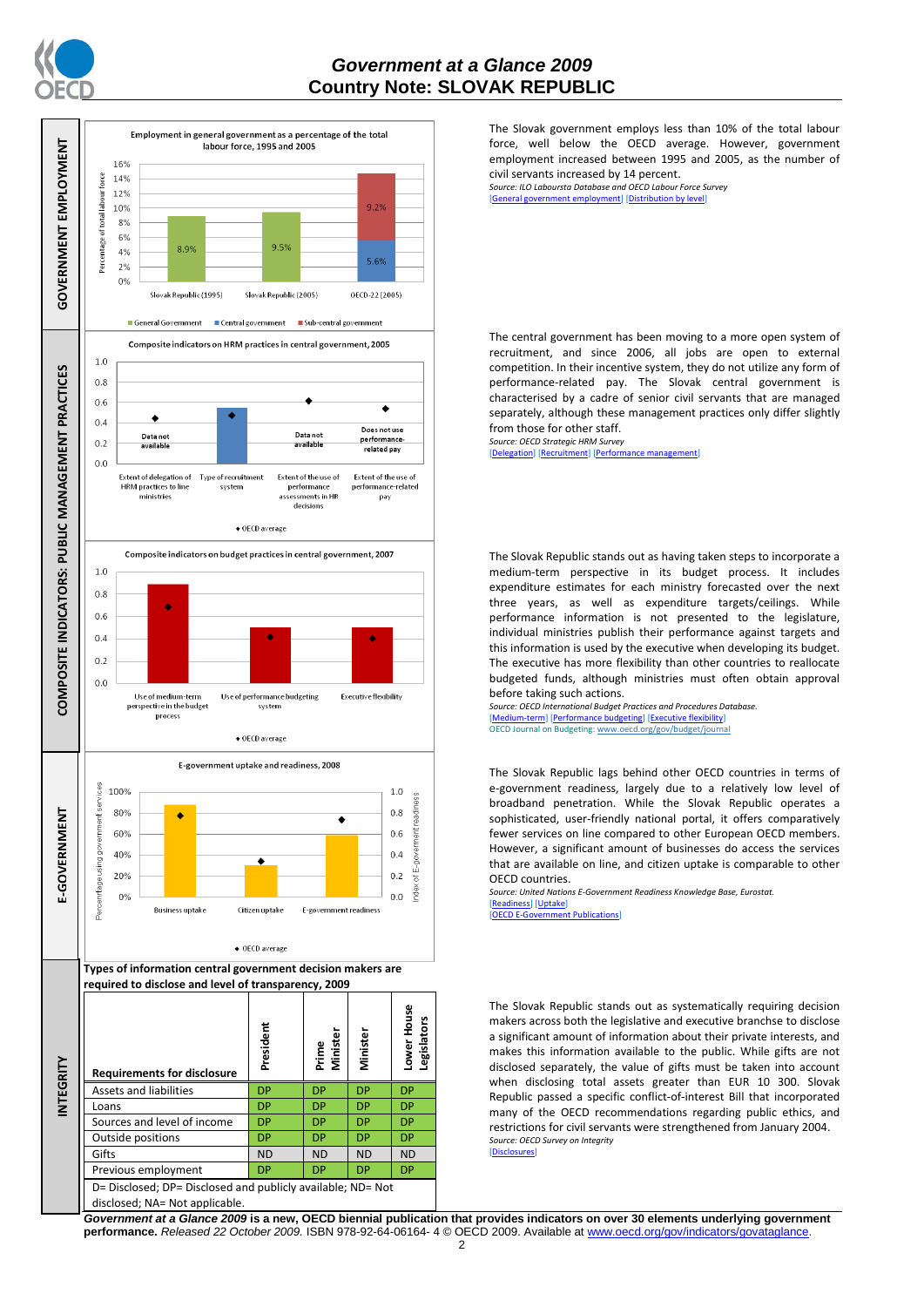

REGULATORY MANAGEMENT **REGULATORY MANAGEMENT**

## *Government at a Glance 2009*  **Country Note: SLOVAK REPUBLIC**

**Requirements for Regulatory Impact Analysis (RIA) processes used by central governments**

|                                                                     | 2005                 | 2008                 |
|---------------------------------------------------------------------|----------------------|----------------------|
| Quality reviewed by<br>body external to<br>Ministry preparing rules | No                   | No                   |
| Required for draft<br>primary laws                                  | In selected<br>cases | In selected<br>cases |
| Required for draft<br>subordinate regulations                       | No                   | No                   |
| Required to quantify<br>costs                                       | In selected<br>cases | In selected<br>cases |
| Required to quantify<br>benefits                                    | In selected<br>cases | In selected<br>cases |
| Required to publicly<br>release results                             | No                   | In selected<br>cases |

**Extent of programs for reducing administrative burdens at the central level of government**

|                               | 1998 | 2005 | 2008 |
|-------------------------------|------|------|------|
| Explicit programme exists     | N/A  | No   | Yes  |
| Includes quantitative targets | N/A  | N/A  | Yes  |

The 2005 and 2008 surveys of Indicators of Systems of Regulatory Management examined the extent of governance practices designed to improve the quality of regulation in OECD countries. Among the most important practices are: the use of regulatory impact analysis (RIA) to assess the cost and benefits of new regulation and the institutional oversight of the quality of regulations; and the design of programs to reduce the costs of administrative activities on business and citizens.

The Slovak Republic has a limited system of regulatory management without a comprehensive strategy for regulatory reform. The implementation of regulatory impact assessment is in its initial stage. A programme on adminsitrative burden reduction was adopted in 2007.

*Source: OECD Survey on Regulatory Management.*

[\[RIA\]](http://dx.doi.org/10.1787/724045144354) [\[Administrative simplification\]](http://dx.doi.org/10.1787/724058851054) Regulatory Management Indicators[: www.oecd.org/regreform/indicators](http://www.oecd.org/regreform/indicators)

EU 15 reviews on Regulatory Reform[: www.oecd.org/gov/regref/eu15](http://www.oecd.org/gov/regref/eu15)<br>Background reports on Regulatory Reform: <u>www.oecd.org/regreform/backgroundreports</u>